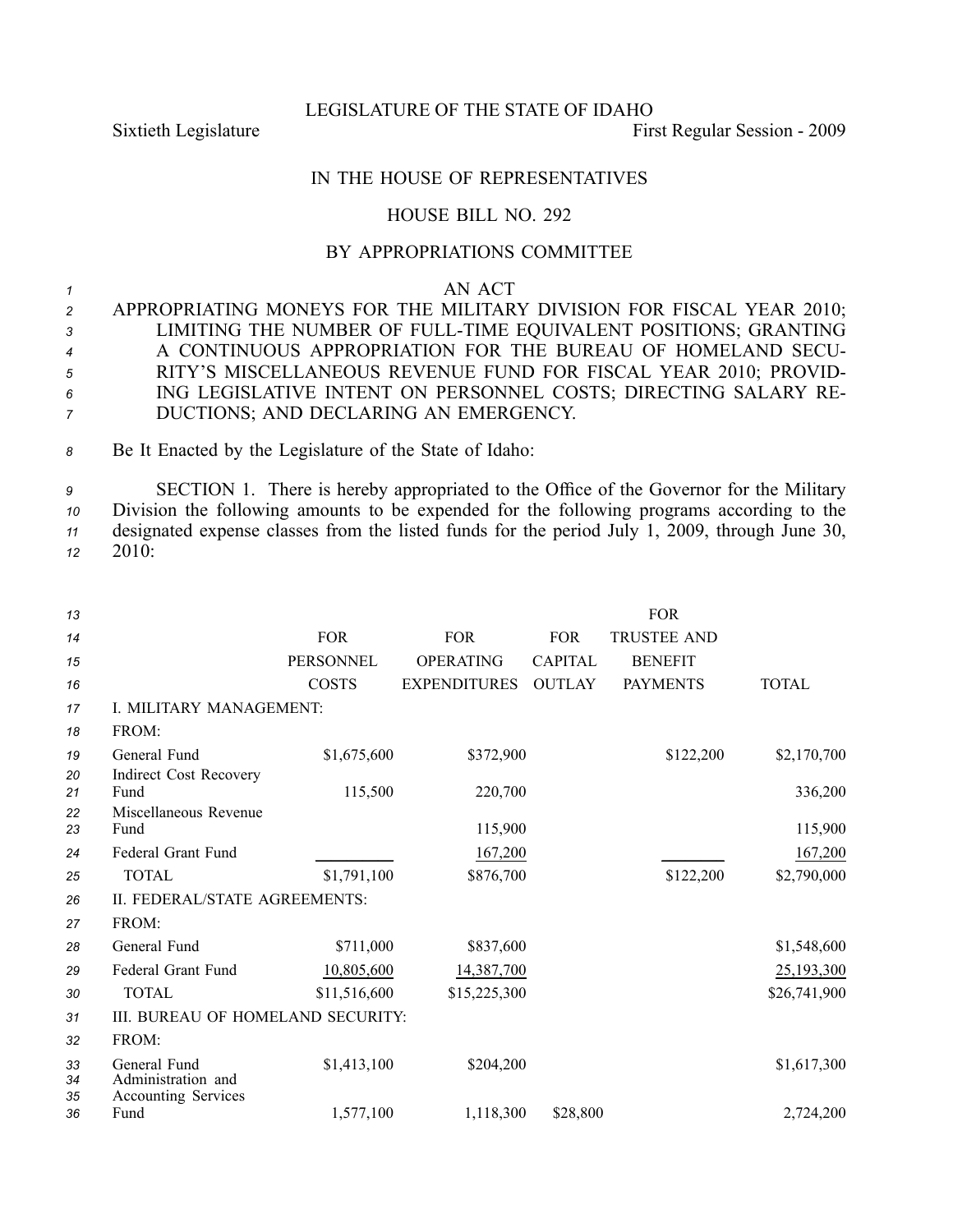| 1              |                    |                  |                     |                | <b>FOR</b>         |              |
|----------------|--------------------|------------------|---------------------|----------------|--------------------|--------------|
| $\overline{c}$ |                    | <b>FOR</b>       | <b>FOR</b>          | <b>FOR</b>     | <b>TRUSTEE AND</b> |              |
| 3              |                    | <b>PERSONNEL</b> | <b>OPERATING</b>    | <b>CAPITAL</b> | <b>BENEFIT</b>     |              |
| $\overline{4}$ |                    | <b>COSTS</b>     | <b>EXPENDITURES</b> | <b>OUTLAY</b>  | <b>PAYMENTS</b>    | TOTAL        |
| 5              | Federal Grant Fund | 1,836,300        | 6,208,800           |                | \$14,937,900       | 22,983,000   |
| 6              | TOTAL              | \$4,826,500      | \$7,531,300         | \$28,800       | \$14,937,900       | \$27,324,500 |
|                | <b>GRAND TOTAL</b> | \$18,134,200     | \$23,633,300        | \$28,800       | \$15,060,100       | \$56,856,400 |

 SECTION 2. In accordance with Section 673519, Idaho Code, the Military Division is authorized no more than two hundred thirty-seven and eight-tenths (237.8) full-time equivalent positions at any point during the period July 1, 2009, through June 30, 2010, for the programs specified in Section 1 of this act, unless specifically authorized by the Governor. The Joint <sup>12</sup> Finance-Appropriations Committee will be notified promptly of any increased positions so au-thorized.

 SECTION 3. The Military Division is hereby granted continuous appropriation author- ity for the Bureau of Homeland Security's Miscellaneous Revenue Fund for the period July 1, 2009, through June 30, 2010, for the purpose of covering incurred costs arising out of haz-ardous substance incidents.

 SECTION 4. LEGISLATIVE INTENT. It is the intent of the Legislature to retain to the extent possible, our capable, quality employees who suppor<sup>t</sup> the essential services and statuto- rily authorized programs that the citizens of Idaho expect. The Legislature finds these critical essential services to be those that maintain the health and safety of our citizens and the ed- ucation of our children. While extending flexibility to the Governor and agency directors to manage the state workforce to the best of their ability during these difficult times, it remains the responsibility of the Legislature to identify priorities for the state workforce. The Legislature finds that reductions in personnel funding shall first be managed through salary reductions that impact all personnel fairly; secondly, be mitigated by the use of existing salary savings; thirdly, by using savings created by keeping newly vacated positions unfilled; fourth, by the use of fur- loughs; and lastly, as <sup>a</sup> last resort, by reducing the workforce. It is the intent of the Legislature that these policies shall be adhered to by the executive, legislative, and judicial branches to the extent allowed by law.

 SECTION 5. SALARY REDUCTION. Inasmuch as salary reductions will save jobs; and inasmuch as <sup>a</sup> five percen<sup>t</sup> (5%) reduction in personnel funding may create <sup>a</sup> reduction in force; and inasmuch as the state as <sup>a</sup> single employer of multiple departments and agencies is required by law to direct across the board salary adjustments; agencies and institutions shall reduce all salaries of classified and nonclassified employees, regardless of fund source, by three percen<sup>t</sup> (3%) for fiscal year 2010, beginning on June 14, 2009, through June 12, 2010. Agencies shall use personnel cost savings, furloughs, and <sup>a</sup> reduction in force to manage the remaining two percen<sup>t</sup> (2%) in funding reductions. The Division of Human Resources shall adjust all pay schedules for the classified personnel system downward to the extent that all beginning mini